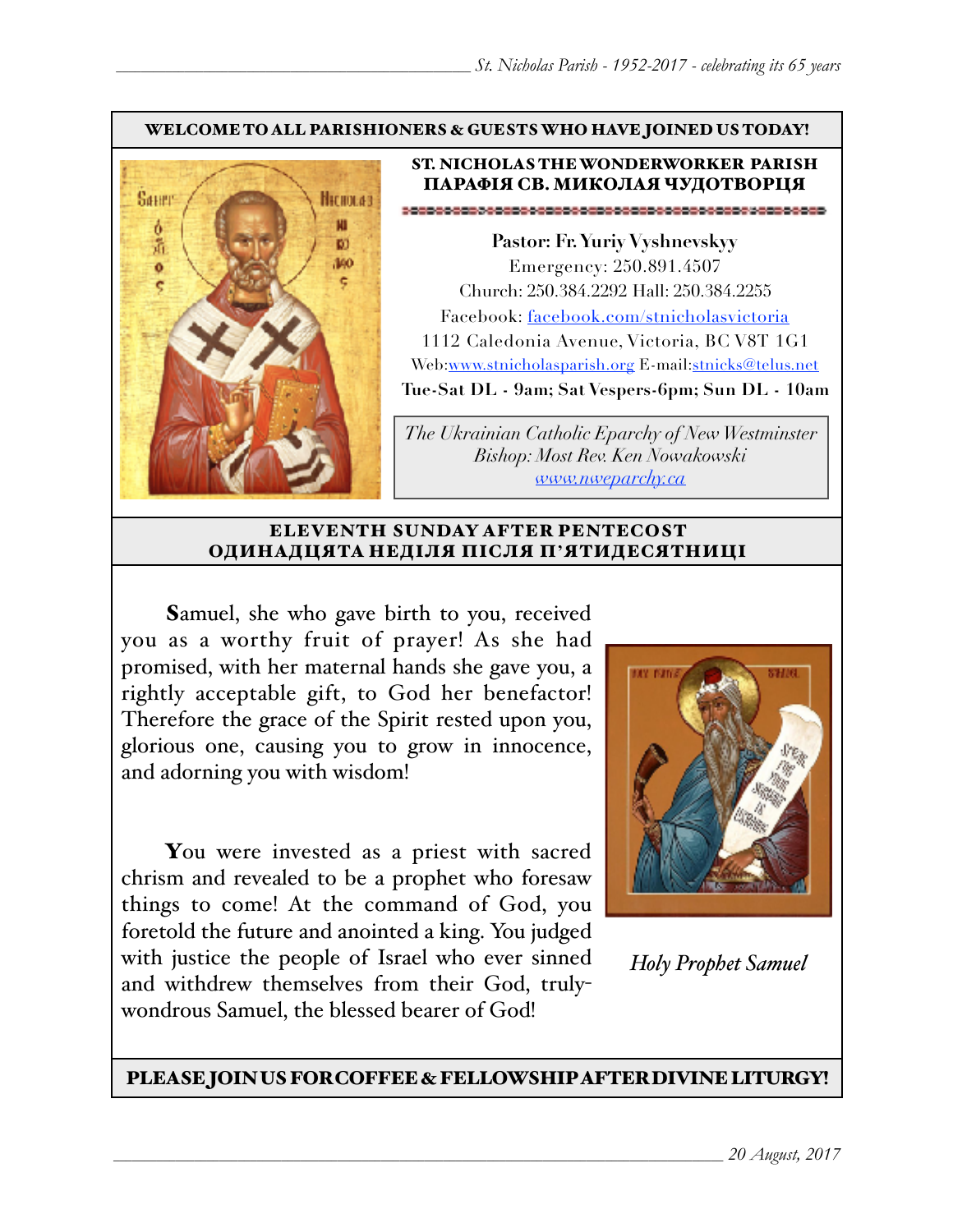| <b>SUNDAY HYMNS</b>                                                                                                                                                                                                                                                                                                                                                                                                                                                                                                                                                                                                                                                                                                                                         |                 |                                                             |                                                             |                                                                       |              |  |
|-------------------------------------------------------------------------------------------------------------------------------------------------------------------------------------------------------------------------------------------------------------------------------------------------------------------------------------------------------------------------------------------------------------------------------------------------------------------------------------------------------------------------------------------------------------------------------------------------------------------------------------------------------------------------------------------------------------------------------------------------------------|-----------------|-------------------------------------------------------------|-------------------------------------------------------------|-----------------------------------------------------------------------|--------------|--|
| <b>OPENING HYMN</b>                                                                                                                                                                                                                                                                                                                                                                                                                                                                                                                                                                                                                                                                                                                                         |                 | Гора Таворська / Upon Mount Tabor pg. 226/228               |                                                             |                                                                       |              |  |
| <b>COMMUNION HYMN</b>                                                                                                                                                                                                                                                                                                                                                                                                                                                                                                                                                                                                                                                                                                                                       |                 |                                                             | Тіло Христове / Let Me Receive You O Christ pg. 258-259     |                                                                       |              |  |
| <b>CLOSING HYMN</b>                                                                                                                                                                                                                                                                                                                                                                                                                                                                                                                                                                                                                                                                                                                                         |                 |                                                             |                                                             | Наче Повний Голос Дзвону/Having Shared Your Loving Kindness pg270-271 |              |  |
| Please join us today in singing our Sunday hymns!                                                                                                                                                                                                                                                                                                                                                                                                                                                                                                                                                                                                                                                                                                           |                 |                                                             |                                                             |                                                                       |              |  |
| <b>SUNDAY &amp; DAILY SCHEDULE</b>                                                                                                                                                                                                                                                                                                                                                                                                                                                                                                                                                                                                                                                                                                                          |                 |                                                             |                                                             |                                                                       |              |  |
| <b>SUNDAY, August 20</b>                                                                                                                                                                                                                                                                                                                                                                                                                                                                                                                                                                                                                                                                                                                                    |                 | Divine Liturgy - for the Parishioners of St Nicholas Parish |                                                             |                                                                       | 10:00 AM     |  |
| MONDAY, August 21                                                                                                                                                                                                                                                                                                                                                                                                                                                                                                                                                                                                                                                                                                                                           |                 |                                                             | <b>NO SERVICES</b>                                          |                                                                       |              |  |
| TUESDAY, August 22                                                                                                                                                                                                                                                                                                                                                                                                                                                                                                                                                                                                                                                                                                                                          |                 |                                                             | <b>NO SERVICES</b>                                          |                                                                       |              |  |
| <b>WEDNESDAY, August 23</b>                                                                                                                                                                                                                                                                                                                                                                                                                                                                                                                                                                                                                                                                                                                                 |                 |                                                             | <b>NO SERVICES</b>                                          |                                                                       |              |  |
| THURSDAY, August 24                                                                                                                                                                                                                                                                                                                                                                                                                                                                                                                                                                                                                                                                                                                                         |                 | <b>NO SERVICES</b>                                          |                                                             |                                                                       |              |  |
| FRIDAY, August 25                                                                                                                                                                                                                                                                                                                                                                                                                                                                                                                                                                                                                                                                                                                                           |                 | <b>NO SERVICES</b>                                          |                                                             |                                                                       |              |  |
| SATURDAY, August 26                                                                                                                                                                                                                                                                                                                                                                                                                                                                                                                                                                                                                                                                                                                                         |                 | <b>NO SERVICES</b>                                          |                                                             |                                                                       |              |  |
| SUNDAY, August 27                                                                                                                                                                                                                                                                                                                                                                                                                                                                                                                                                                                                                                                                                                                                           |                 |                                                             | Divine Liturgy - for the Parishioners of St Nicholas Parish |                                                                       | 10:00 AM     |  |
| Please Note: to request a Divine Liturgy for a special intention, please see Fr. Yuriy to arrange for it!                                                                                                                                                                                                                                                                                                                                                                                                                                                                                                                                                                                                                                                   |                 |                                                             |                                                             |                                                                       |              |  |
| <b>SUNDAY EPISTLE READERS</b>                                                                                                                                                                                                                                                                                                                                                                                                                                                                                                                                                                                                                                                                                                                               |                 |                                                             |                                                             |                                                                       |              |  |
| <b>DATE</b>                                                                                                                                                                                                                                                                                                                                                                                                                                                                                                                                                                                                                                                                                                                                                 | <b>READING</b>  | <b>UKRAINIAN</b><br><b>ENGLISH</b>                          |                                                             |                                                                       |              |  |
| <b>SUNDAY, August 20</b>                                                                                                                                                                                                                                                                                                                                                                                                                                                                                                                                                                                                                                                                                                                                    | 1 Cor. 9:2-12   | Liliia Palyvoda                                             |                                                             |                                                                       | Bryan Melnyk |  |
| <b>SUNDAY, August 27</b>                                                                                                                                                                                                                                                                                                                                                                                                                                                                                                                                                                                                                                                                                                                                    | 1 Cor. 15:1-11  | Motria Koropecky                                            |                                                             | Peter Iwanuck                                                         |              |  |
| SUNDAY, September 3                                                                                                                                                                                                                                                                                                                                                                                                                                                                                                                                                                                                                                                                                                                                         | 1 Cor. 16:13-24 | Yuliya Pelekhata                                            |                                                             | Caroline Smudy                                                        |              |  |
| SUNDAY, September 10                                                                                                                                                                                                                                                                                                                                                                                                                                                                                                                                                                                                                                                                                                                                        | Gal. 6:11-18    | Glikeria Iwanuck                                            |                                                             | Rita Vanderven                                                        |              |  |
| Thank you, Epistle readers, for your service in proclaiming God's Word!                                                                                                                                                                                                                                                                                                                                                                                                                                                                                                                                                                                                                                                                                     |                 |                                                             |                                                             |                                                                       |              |  |
| <b>PARISH COUNCIL EXECUTIVE</b>                                                                                                                                                                                                                                                                                                                                                                                                                                                                                                                                                                                                                                                                                                                             |                 |                                                             | <b>PASTORAL MINISTRY &amp; HOLY MYSTERIES</b>               |                                                                       |              |  |
| CHAIRPERSONAlec Rossa - 250.472.3374<br>SECRETARYCindy Lazaruk - 778.677.9072<br>BAPTISMSby appointment<br>TREASURERWilliam Vanderven - 250.478.1458<br>MARRIAGESsix months notice should<br>FINANCIAL SECRETARYDavid Newberry - 250.598.8197<br>be given to the parish priest, and he should be<br>FUNDRAISING/HALL RENTALRobert Herchak - 250.386.7872<br>contacted before any other arrangements are made<br>MAINTENANCEMurray Chapman - 250.658.4769<br>FUNERALSby appointment<br>LITURGICAL COMMITTEEMotria Koropecky - 250.658.3051<br>MEMBER AT LARGELiliia Palyvoda - 250.857.1683<br>VIBRANT PARISHDarlene DeMerchant - 250.727.3837<br><b>Bequests &amp; Wills:</b> Leaving a bequeath is a process of giving a donation through your will. It is |                 |                                                             |                                                             |                                                                       |              |  |
| simply a distribution from your estate to a charitable organization through your last will and testament. It                                                                                                                                                                                                                                                                                                                                                                                                                                                                                                                                                                                                                                                |                 |                                                             |                                                             |                                                                       |              |  |

can be as small or as large a donation as you wish. It is important that you talk to your lawyer about the process. In your kindness please remember St Nicholas the Wonderworker Ukrainian Catholic Church in your bequeath and will. If anyone wishes to make such a bequeath in their will, the following clause may be included or added to a will: "I give, devise, and bequeath to St Nicholas the Wonderworker Ukrainian Catholic Parish - 1112 Caledonia Avenue, Victoria BC, V8T 1G1, the sum of \$  $\qquad \qquad$  (or  $\qquad \qquad$  % of my estate), to be used for the benefit of the parish and it's pastoral activities."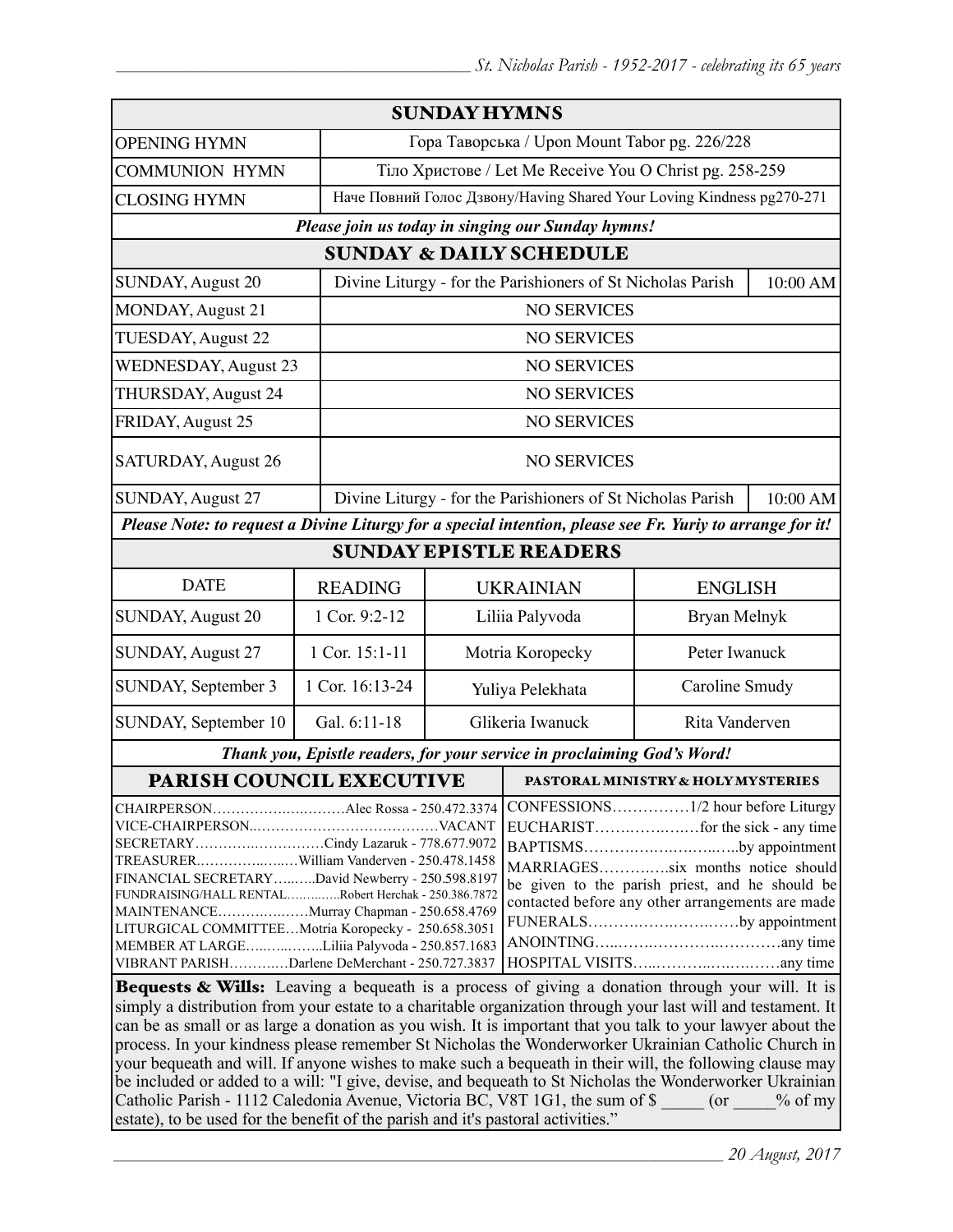## **Vibrant Parish Prayer**

**O** God, Creator of Heaven and Earth! Because of your indescribable love for us, you sent your Only-Begotten Son, Our Lord and Saviour, Jesus Christ - The Way, The Truth, and The Life and our Salvation. In His name, we turn to You. Strengthen our hearts and minds in Christian love and in unity of purpose as we strive to build a Vibrant Parish. Give us the grace to model our lives according to the Word of God. Instill in us the desire to pray and to celebrate the Holy Mysteries as one Christian Family in our Parish Community. Inspire us to follow Your great command to be a servant to the less fortunate among us! Grant this, O Lord, through the mercies and love for mankind of Your Only-Begotten Son with whom You are blessed, together with Your All-Holy, Good and Life-Giving Spirit, now and forever and ever. Amen!



## **The Vibrant Parish**

**A Place To Encounter The Living Christ** Through the word, the Holy Mysteries & Prayer, Serving One's Neighbor, Leadership Fostering & Serving Unity and Missionary Spirit (His Beatitude Sviatoslav)



### **Молитва Живої Парафії**

**Г**осподи Ісусе Христе, Пастирю Добрий, як колись Ти пригорнув заблуканих овечок, щоб вони пізнали Твій голос і були Твоїм стадом, так і сьогодні глянь ласкаво з небесних висот на нашу парафію та зішли на неї Твого Святого Духа, щоб вона була місцем пізнання радості Доброї Новини. Скріплюй нас Твоєю присутністю та єднай нас кожночасно в молитві. Даруй нам духа служіння ближньому, щоб у нашій парафії кожний міг зустріти Тебе, милостивого Бога. Благослови наш духовний провід Твоєю мудрістю і дай, щоб ніхто з нас не шкодував ні часу, ні талантів, ні матеріальних дібр для розбудови Твого царства. Єднай нас у мирі та злагоді, щоб ми були Твоєю спільнотою любові. Всели в нас місійного духа, щоб ми стали тим світилом євангельського слова, молитви і добрих діл, що кличе кожного до участі в Божественному житті, щоб славилося, Спасе, Твоє Ім'я з безначальним Твоїм Отцем та пресвятим, благим і животворящим Твоїм Духом нині, і повсякчас, і на віки віків. Амінь.

# DIVINE LITURGY PROPERS

### *The Divine Liturgy - An Anthology for Worship: Liturgy - pg. 388-461; propers - pg. 333*

**Troparion, Tone 2:** When You went down to death, O Life Immortal,\* You struck Hades dead with the blazing light of Your divinity.\* When You raised the dead from the nether world,\* all the powers of heaven cried out:\* "O Giver of Life, Christ our God, glory be to You!"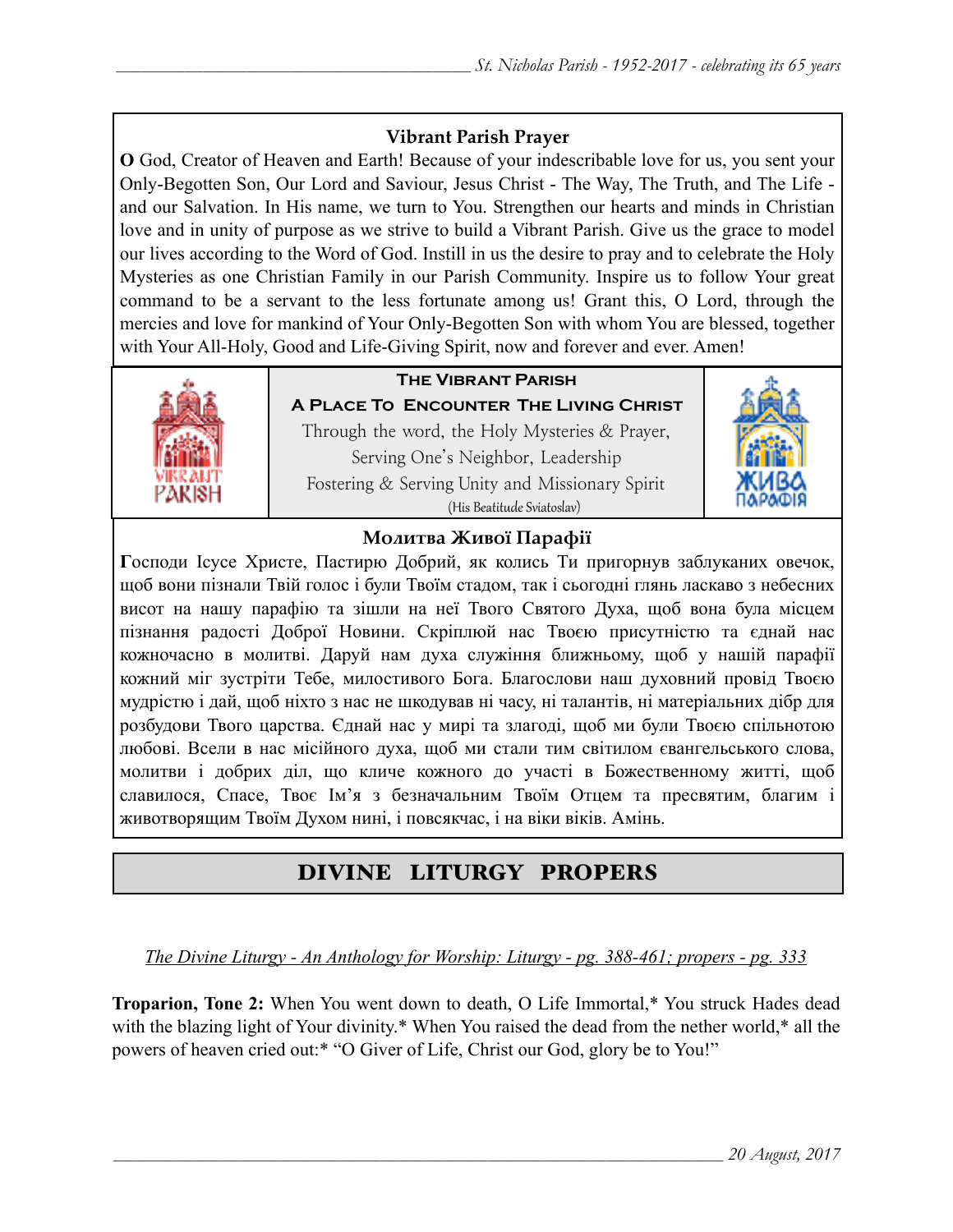**Troparion, Tone 1:** In giving birth you retained your virginity,\* in falling asleep you did not abandon the world, O Mother of God.\* You passed into life, for you are the Mother of Life,\* and by your prayers\* you deliver our souls from death.

**Glory: Now: Kontakion, Tone 2:** The tomb and death could not hold the Mother of God,\* unceasing in her intercession and unfailing hope of patronage,\* for, as the Mother of Life, she was transferred to life\* by Him Who had dwelt in her ever-virgin womb.

**Prokeimenon, Tone 2:** The Lord is my strength and my song of praise, and He has become my salvation. *Verse:* The Lord has indeed chastised me, but He has not delivered me to death.

**Prokeimenon, Tone 3:** My soul magnifies the Lord, and my spirit has rejoiced in God my Saviour.

**Epistle - 1 Cor. 9:2-12 - A Reading from the 1st Letter of Saint Apostle Paul to Corinthians:**  Brothers and Sisters, if I am not an apostle to others, at least I am to you; for you are the seal of my apostleship in the Lord. This is my defence to those who would examine me. Do we not have the right to our food and drink? Do we not have the right to be accompanied by a believing wife, as do the other apostles and the brothers of the Lord and Cephas? Or is it only Barnabas and I who have no right to refrain from working for a living? Who at any time pays the expenses for doing military service? Who plants a vineyard and does not eat any of its fruit? Or who tends a flock and does not get any of its milk? Do I say this on human authority? Does not the law also say the same? For it is written in the law of Moses, 'You shall not muzzle an ox while it is treading out the grain.' Is it for oxen that God is concerned? Or does he not speak entirely for our sake? It was indeed written for our sake, for whoever ploughs should plough in hope and whoever threshes should thresh in hope of a share in the crop. If we have sown spiritual good among you, is it too much if we reap your material benefits? If others share this rightful claim on you, do not we still more? Nevertheless, we have not made use of this right, but we endure anything rather than put an obstacle in the way of the gospel of Christ.

**Апостол - 1 Кор 9:2-12 - До Коринтян 1-e Послання Святого Апостола Павла Читання:** Браття і сестри, коли іншим я не апостол, то бодай вам, бо ви, у Господі, є достовірним доказом мого апостольства. Ось моя оборона перед тими, що мене судять. Хіба ми не маємо права їсти й пити? Хіба ми не маємо права водити (з собою) сестружінку, як інші апостоли, брати Господні, і Кифа? Чи може один я і Варнава не маємо права не працювати? Хто колись власним коштом ходив у похід? Хто садить виноградник, і не їсть із нього плоду? Хто пасе стадо, і не живиться молоком від стада? Хіба я говорю тільки як людина? Хіба й закон не каже цього? Таж у законі Мойсея написано: «Не зав'язуй рота волові, як молотить.» Чи Бог турбується про волів? Чи, може, ради нас говорить? Бо ж ради нас написано, що, хто оре, мусить орати в надії, і хто молотить, молотить теж у надії, що матиме щось із того. Коли ж ми сіяли у вас духовне, то чи велика річ, коли пожнем ваше тілесне? І коли інші мають це право над вами, чому радше не ми? Однак, ми не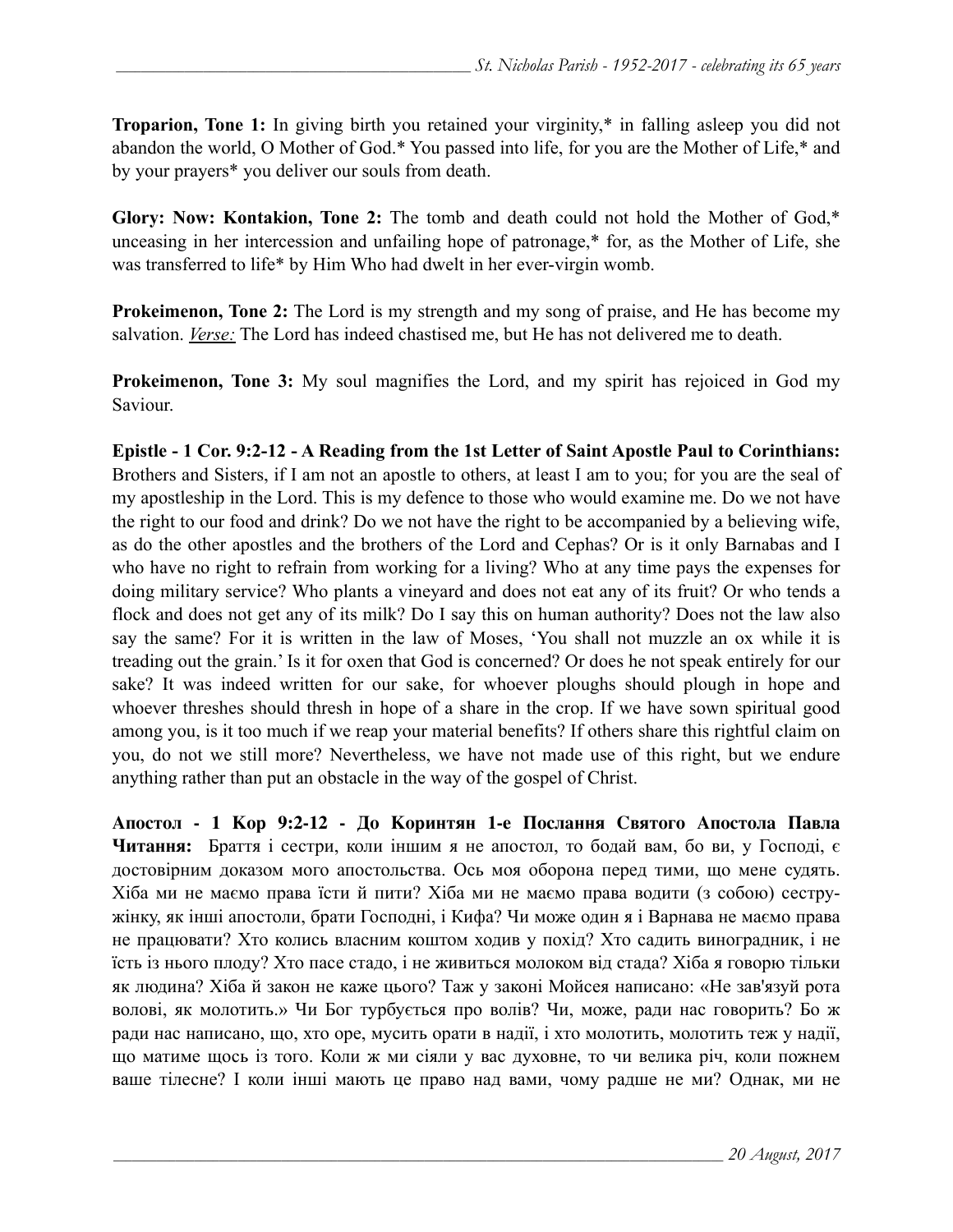користуємося цим правом, а ввесь час терпимо, щоб не робити ніякої перешкоди Євангелії Христовій.

**Alleluia, Tone 2:** *Verse:* The Lord will hear you in the day of tribulation; the name of the God of Jacob will shield you. *Verse:* Lord, grant victory to the king and hear us in the day that we shall call upon You. *Verse:* Rise up, O Lord, to the place of Your rest, You and the ark of Your holiness. *Verse:* The Lord swore an oath to David, and will not go back on His word.

**Gospel - Matthew 18:23-35 -** That is why the kingdom of heaven may be likened to a king who decided to settle accounts with his servants. When he began the accounting, a debtor was brought before him who owed him a huge amount. Since he had no way of paying it back, his master ordered him to be sold, along with his wife, his children, and all his property, in payment of the debt. At that, the servant fell down, did him homage, and said, 'Be patient with me, and I will pay you back in full.' Moved with compassion the master of that servant let him go and forgave him the loan. When that servant had left, he found one of his fellow servants who owed him a much smaller amount. He seized him and started to choke him, demanding, 'Pay back what you owe.' Falling to his knees, his fellow servant begged him, 'Be patient with me, and I will pay you back.' But he refused. Instead, he had him put in prison until he paid back the debt. Now when his fellow servants saw what had happened, they were deeply disturbed, and went to their master and reported the whole affair. His master summoned him and said to him, 'You wicked servant! I forgave you your entire debt because you begged me to. Should you not have had pity on your fellow servant, as I had pity on you?' Then in anger his master handed him over to the torturers until he should pay back the whole debt. So will my heavenly Father do to you, unless each of you forgives his brother from his heart."

**Євангеліє - Матея 18:23-35 -** Тим то Царство Небесне подібне одному цареві, що захотів обрахунок зробити з своїми рабами. Коли ж він почав обраховувати, то йому привели одного, що винен був десять тисяч талантів. А що він не мав із чого віддати, наказав пан продати його, і його дружину та діти, і все, що він мав, і заплатити. Тоді раб той упав до ніг, і вклонявся йому та благав: Потерпи мені, я віддам тобі все! І змилосердився пан над рабом тим, і звільнив його, і простив йому борг. А як вийшов той раб, то спіткав він одного з своїх співтоваришів, що був винен йому сто динаріїв. І, схопивши його, він душив та казав: Віддай, що ти винен! А товариш його впав у ноги йому, і благав його, кажучи: Потерпи мені, і я віддам тобі! Та той не схотів, а пішов і всадив до в'язниці його, аж поки він боргу не верне. Як побачили ж товариші його те, що сталося, то засмутилися дуже, і прийшли й розповіли своєму панові все, що було. Тоді пан його кличе його, та й говорить до нього: Рабе лукавий, я простив був тобі ввесь той борг, бо просив ти мене. Чи й тобі не належало змилуватись над своїм співтоваришем, як і я над тобою був змилувався? І прогнівався пан його, і катам його видав, аж поки йому не віддасть всього боргу. Так само й Отець Мій Небесний учинить із вами, коли кожен із вас не простить своєму братові з серця свого їхніх прогріхів.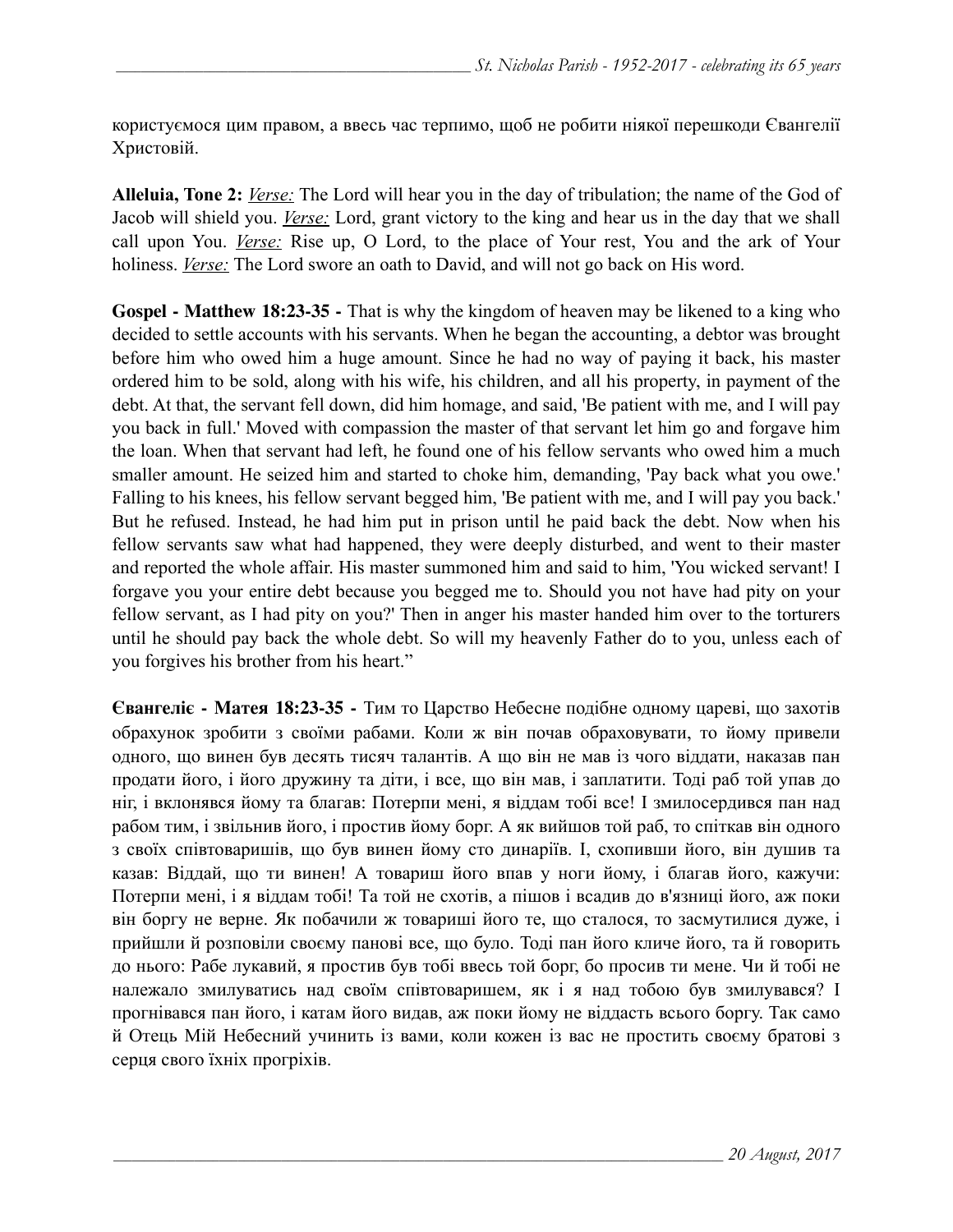*Instead of* **"It is truly..."** *we sing:* Seeing the pure one's falling asleep, angels marvelled in wonder how the Virgin could ascend from earth to heaven.

**Irmos:** O pure Virgin, in you are conquered the bounds of nature,\* for childbirth remains virginal and death is betrothed to life.\* Virgin after childbearing and alive and death, O Mother of God,\* never cease to save your inheritance.

**Communion Hymn:** Praise the Lord from the heavens;\* praise Him in the highest.\* I will take the cup of salvation;\* and I will call upon the name of the Lord.\* Alleluia, alleluia,\* alleluia.



- ✦**THE HOLODOMOR NATIONAL AWARENESS TOUR BUS**, will be at the **Royal BC Museum** *(parked on the sidewalk over by the Carillon Tower)* on **Sunday 3 September, 10 am to 5 pm** and **Monday 4 September 10 am to 4 pm.** Admission is free. Donation box (for cash or cheque) will be available. Cheque payable to: CANADA UKRAINE FOUNDATION (HOLODOMOR TOUR BUS ... VICTORIA)
- ✦**HAPPY BIRTHDAY** to GRAYSON HUCULAK and all those who celebrated their birthdays this past week. May the Lord Our God continue to bless you abundantly and the Holy Mother of God protects you at all times. Многая Літа!
- ✦**TODAY BLESSING OF THE FLOWERS:** As we celebrate the Post-Feast of the Dormition of the Mother of God right after Divine Liturgy we will be blessing flowers.
- ✦**PRAYER REQUEST:** Please keep in your prayers ARTHUR BOBAY, who had surgery this past week, and other members of our parish, our family and friends who are ailing, in hospitals, nursing homes and those who are not able to join actively in their community.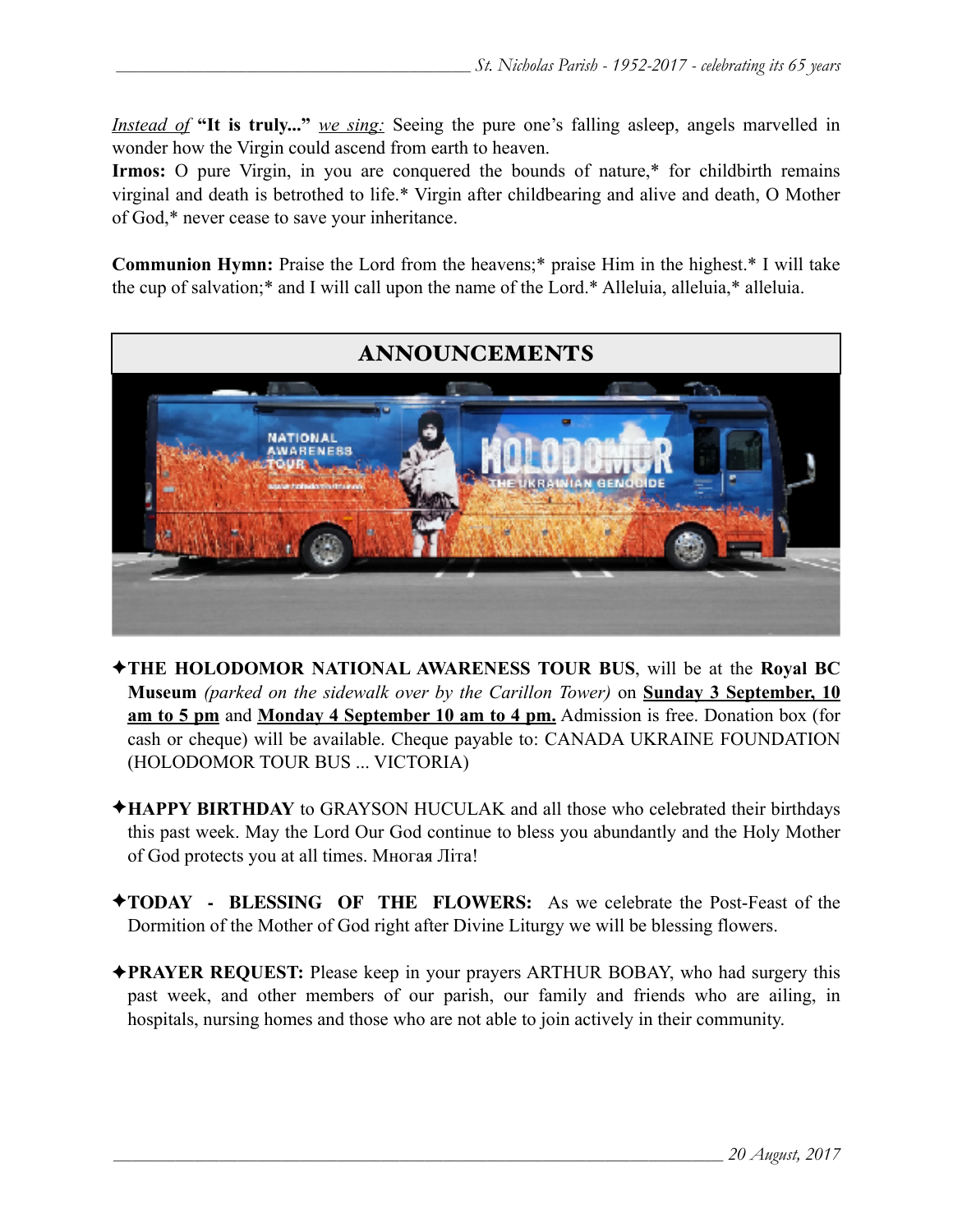- ✦**PILGRIMAGE TO THE HOLY LAND:** October 12-24, 2017. Walk in the footsteps of Jesus; an unforgettable experience with Fr, Joe Ostopowich, Sr. Angelica SSMI, brother & sister pilgrims. For details and price call Myrna Arychuk at 604.617.7200
- ✦**TRAVELING ICON:** Anyone interested in gracing their home with Christ The Teacher Icon can call Darlene DeMerchant at 250.727.3837
- ✦**ISLAND CATHOLIC SCHOOLS**, Victoria invites applications for: Full-time Executive Assistant to the Superintendent of Schools and the Office of Religious Education. Details are posted on <http://cisdv.bc.ca/employment-opportunities.php>
- ✦**PARISH CALENDAR OF BIRTHDAYS & ANNIVERSARIES:** If you would like to be included in our Parish Calendar of Birthday and Anniversary celebrations, please put date in our calendar located at the church vestibule. Each week, we will list the names in our parish bulletin so we can celebrate these happy occasions together!
- ✦**JOIN OUR CHOIR:** Do you enjoy singing? Please consider joining our St Nicholas Parish Choir and remember that we ALWAYS looking for new members! Contact Motria Koropecky for details at 250.658.3051
- ✦**CATECHISM ANNOUNCEMENT:** "*And they were bringing to Him also the infants, in order that He may be touching them; but after the disciples saw it, they rebuked them. But Jesus called them to Himself and said, Let alone the little children to come to Me, and cease hindering them; for of such is the kingdom of God*." We are happy to welcome all children to our St. Nicholas The Wonderworker catechism program. Weekly classes are scheduled Sunday morning during Divine Liturgy. We want your children to learn more about their Catholic faith, sacred scripture, feast days, and religious practices and customs of the Ukrainian Catholic church. If you have any questions, please do not hesitate to contact Marian Chalifoux at 250.507.1005
- ✦**THRIFTY'S PRE-PAID FOOD CARDS** We all have to buy groceries. Why not have 6% of it returned back to the church at no extra charge! Cards are available in \$100, \$200, and \$500 denominations. Talk to Alec after today's liturgy to pre- order your cards. We need to sell A LOT of them! We encourage you to consider purchasing them for yourselves as gifts too.
- ✦**SUNDAY COFFEE VOLUNTEERS** act as hosts and serve light refreshments following the Sunday morning Divine Liturgy, providing an opportunity for the faithful to socialize with friends and visitors following their shared worship experience. We thank all of our parishioners who kind volunteer to serve refreshments. Whether you are new to the Parish, or are a longtime members, please join us for coffee.
- ✦**BE A STEWARD:** Have you ever wondered what more can you do to help our parish? Here are some suggestions: **Steward** of property security; **Steward** of grounds cleaning; **Steward** of